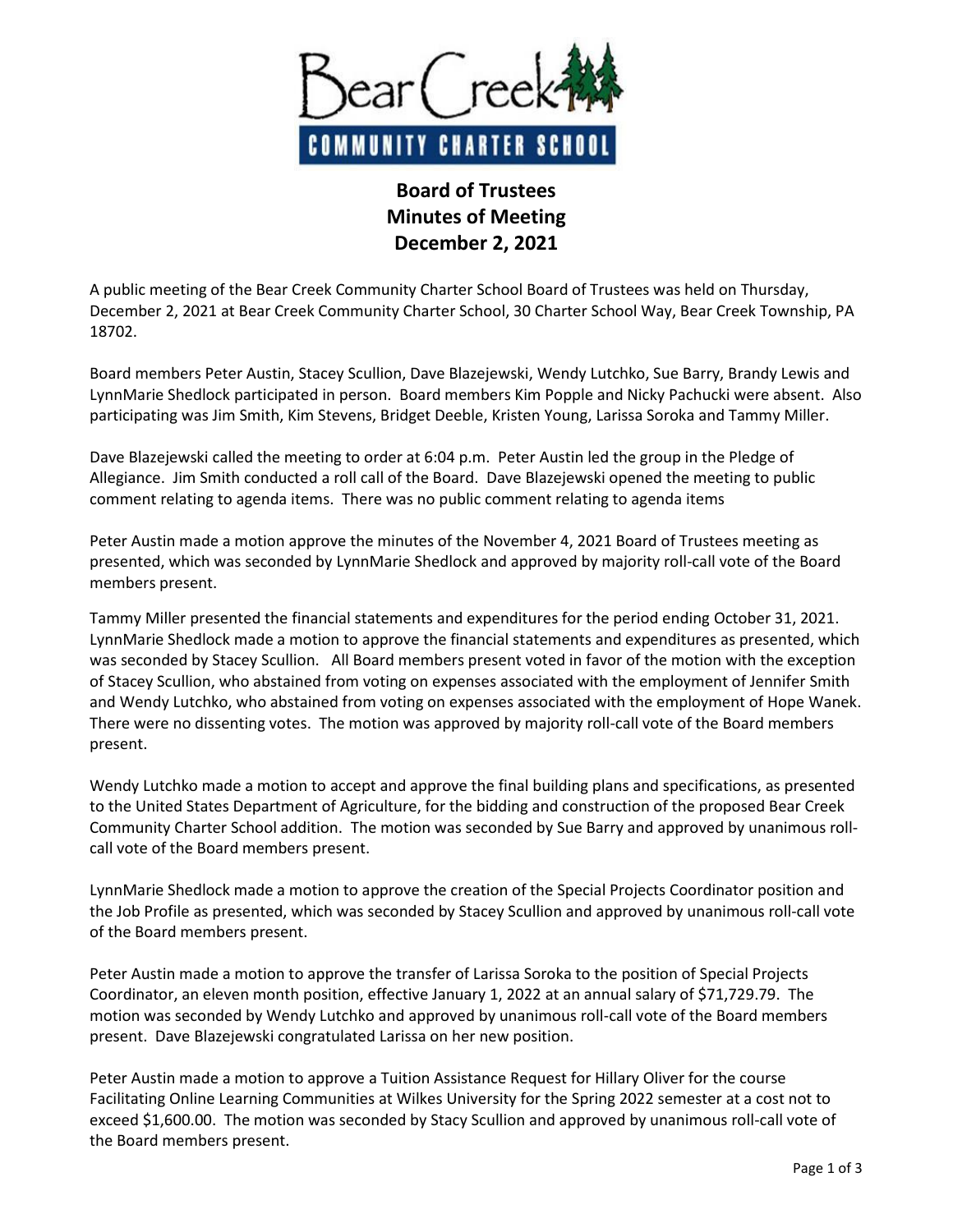Peter Austin made a motion to approve a Tuition Assistance Request for Taylor Burak for the course Facilitating Online Learning Communities at Wilkes University for the Spring 2022 semester at a cost not to exceed \$1,600.00. The motion was seconded by LynnMarie Shedlock and approved by unanimous roll-call vote of the Board members present.

Wendy Lutchko made a motion to approve a Tuition Assistance Request for Matthew Ide for the course Practices & Implementation of STEM Education at Wilkes University for the Spring 2022 semester at a cost not to exceed \$1,600.00. The motion was seconded by Sue Barry and approved by unanimous roll-call vote of the Board members present.

Stacey Scullion made a motion to approve a Tuition Assistance Request for Stephen Ruch for the course Geometry for Elementary/Middle Level Teachers at Indiana University of Pennsylvania for the Spring 2022 semester at a cost not to exceed \$1,600.00. The motion was seconded by LynnMarie Shedlock and approved by unanimous roll-call vote of the Board members present.

Brandy Lewis Made a motion to approve a Conference Request for Kristen Young and Jennifer Smith to attend the PDE Data Summit, March 21, 2022 to March 23, 2022 in Hershey, Pennsylvania at a cost not to exceed \$625.00. Conference registration has been paid by the Pennsylvania Coalition of Public Charter Schools through the PACSP Grant. All Board members present voted in favor of the motion with the exception of Stacey Scullion, who abstained from voting due to a potential conflict of interest. There were no dissenting votes. The motion was approved by majority roll-call vote of the Board members present.

LynnMarie made a motion to approve a Conference Request for Jim Smith and Tammy Miller to attend the annual Pennsylvania Association of School Business Officials Conference from March 8, 2022 through March 11, 2022 at a cost not to exceed \$890.00. Conference registration has been paid by the Pennsylvania Coalition of Public Charter Schools through the PACSP Grant. The motion was seconded by Brandy Lewis and approved by unanimous roll-call vote of the Board members present.

Jim Smith, Tammy Miller, Kim Stevens, Bridget Deeble and Kristen Young provided the Board with various operational updates.

The Board of Trustees extended congratulations to Stephanie Knorr, who was recently awarded her Special Education Teaching Certificate by the Pennsylvania Department of Education.

At 7:10 p.m., the Board of Trustees adjourned to Executive Session to discuss pending and potential future litigation. Executive session ended at 7:22 p.m. and the Board returned to the regular meeting.

Dave Blazejewski opened the meeting to general public comment. There was no public comment.

Wendy Lutchko made a motion to adjourn the meeting, which was seconded by Sue Barry and approved by unanimous roll-call vote of the Board members present.

The meeting adjourned at 7:24 p.m.

Respectfully,<br>finis Similar

Jim Smith Board Secretary